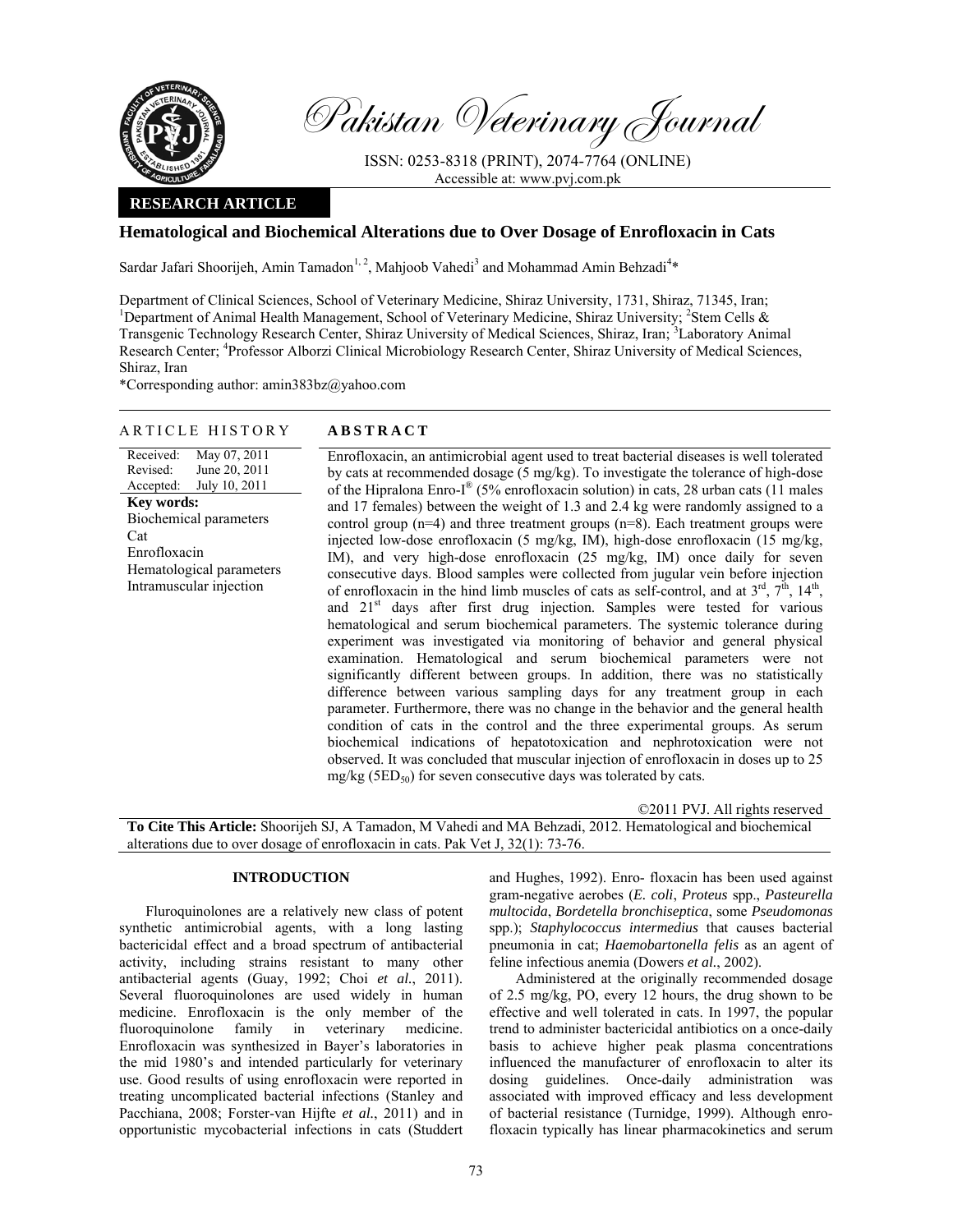concentrations that can be correlated with bacterial effects, a variable dosing range of 5 to 20 mg/kg as a single or split dose was added to the enrofloxacin label.

Because of the ease of injection a once-daily dose and the increasing resistance of isolates to other antimicrobials, veterinarians commonly began administering large daily doses of enrofloxacin. Unfortunately, the new dosing guidelines were frequently exceeded, with doses being given often more than twice the maximum recommended dosage of 20 mg/kg/day (Gelatt *et al.*, 2001). Therefore, the aim of the present study was to investigate the tolerance of high-dose of enrofloxacin injection in cats.

## **MATERIALS AND METHODS**

The experiments were performed on 28 urban cats, (11 males and 17 females) aged 2-5 years weighing 1.3- 2.4 kg. These cats were hunted by special safe traps from different parts of Shiraz. Cats were acclimated to laboratory housing for at least five weeks prior to the experiment. The cats were housed in individual cages with free access to drinking water and food. In the first week of the adaptation time, physical examination, CBC test, deworming, and ectoparasite treatment were performed to rule out other concurrent diseases and previous infections. Experimental procedures were according to National Institutes of Health and European Union guidelines for animal care.

The cats were randomly allocated into three treatment  $(n=8)$  groups: low-dose enrofloxacin  $(5 \text{ mg/kg}, \text{=ED50})$ (Hipralona Enro-I®, Hipra Co., Spain), high-dose enrofloxacin (15 mg/kg, =3ED50), and very high-dose enrofloxacin (25 mg/kg, =5ED50), and a control group (n=4, 0.5 ml distilled water as placebo) intramuscularly in the hind limb muscles, once daily for seven consecutive days. Blood samples were collected from jugular vein before injection of drug or placebo on day 0 as selfcontrol for each group. Further blood samples with or without anticoagulant were collected on days 3, 7, 14, and 21 after first day of injection of drug or placebo. Samples were analyzed for hematological parameters (RBC counts, WBC counts, hemoglobin concentration, hematocrit, MCV, and MCHC) by using standard routine hematological techniques (Weiss and Wardrop, 2010). Serum concentration of glucose was assayed by the O-toluidine method, total protein by the Biuret method, blood urea nitrogen (BUN) with the di-acetyl monoxime method, and creatinine with the modified Jaffe method. Serum enzyme activity of alanine aminotransferase (ALT) and aspartate aminotransferase (AST) was evaluated by the colorimetric method. All blood samples were assayed by a technician who was blinded to the treatment groups.

Amount of food and water consumption, body temperature, pulse, respiration, mucosa, general behavior (locomotion, coordination, special adequacy & purposefullness of locomotion, obstacle overcoming), defecation, micturition, skin and hair status were recorded by another

**Table 1:** Hematological parameters (Mean±SE) at sampling of pre-administration day and various days during and after injection of enrofloxacin for three groups of cats

| Parameters          | Sampling Days   |                 |                 |                 |                 |  |  |
|---------------------|-----------------|-----------------|-----------------|-----------------|-----------------|--|--|
|                     | $0+$            | 3               | 7               | $\overline{14}$ | $\overline{21}$ |  |  |
| $PCV$ (%)           |                 |                 |                 |                 |                 |  |  |
| LD‡                 | $37.13 \pm 1.6$ | $36.75 \pm 1.7$ | 37.00±1.6       | $36.63 \pm 1.7$ | $37.25 \pm 1.8$ |  |  |
| HD                  | 39.88±2.0       | $40.13 \pm 1.8$ | 39.63±1.9       | 39.37±1.9       | 39.25±1.8       |  |  |
| <b>VHD</b>          | 38.38±1.9       | $38.63 \pm 1.8$ | 38.13±1.8       | 37.88±1.8       | $37.75 \pm 1.8$ |  |  |
| Control             | 38.00±1.4       | 38.50±1.6       | $37.25 \pm 1.3$ | $37.25 \pm 1.3$ | 37.00±1.7       |  |  |
| P-value             | 0.73            | 0.59            | 0.72            | 0.71            | 0.83            |  |  |
| $Hb$ ( $g/dl$ )     |                 |                 |                 |                 |                 |  |  |
| LD                  | $8.98 \pm 0.4$  | $8.99 \pm 0.4$  | $8.99 \pm 0.4$  | $8.99 \pm 0.4$  | $8.99 \pm 0.4$  |  |  |
| <b>HD</b>           | $10.05 \pm 0.7$ | $10.05 \pm 0.7$ | $10.05 \pm 0.7$ | $10.05 \pm 0.7$ | $10.06 \pm 0.7$ |  |  |
| <b>VHD</b>          | $9.75 \pm 0.2$  | $9.75 \pm 0.2$  | $9.75 \pm 0.2$  | $9.75 \pm 0.2$  | $9.75 \pm 0.2$  |  |  |
| Control             | $10.60 \pm 0.4$ | $10.60 \pm 0.5$ | $10.60 + 0.4$   | $10.60 \pm 0.5$ | $10.60 \pm 0.5$ |  |  |
| P-value             | 0.23            | 0.24            | 0.24            | 0.24            | 0.23            |  |  |
| RBCs $(10^6/\mu l)$ |                 |                 |                 |                 |                 |  |  |
| LD                  | $10.26 \pm 0.2$ | $10.25 \pm 0.2$ | $10.25 \pm 0.2$ | $10.26 \pm 0.2$ | $10.26 \pm 0.2$ |  |  |
| HD                  | $9.69 \pm 0.4$  | $9.70 \pm 0.4$  | $9.66 \pm 0.4$  | $9.69 \pm 0.4$  | $9.69 \pm 0.4$  |  |  |
| <b>VHD</b>          | $9.56 \pm 0.3$  | $9.56 \pm 0.3$  | $9.53 \pm 0.3$  | $9.51 \pm 0.3$  | $9.53 \pm 0.3$  |  |  |
| Control             | $9.58 + 0.3$    | $9.65 \pm 0.3$  | $9.60 \pm 0.3$  | $9.65 \pm 0.3$  | $9.63 \pm 0.3$  |  |  |
| P-value             | 0.34            | 0.39            | 0.34            | 0.33            | 0.38            |  |  |
| MCV (fl)            |                 |                 |                 |                 |                 |  |  |
| LD                  | 35.88±1.6       | $35.63 \pm 1.7$ | 35.88±1.7       | 35.38±1.7       | $36.13 \pm 1.7$ |  |  |
| HD                  | $40.88 \pm 2.0$ | $41.13 \pm 2.0$ | 41.00±2.0       | $40.50 \pm 2.0$ | $40.38 \pm 1.8$ |  |  |
| <b>VHD</b>          | $39.75 \pm 2.1$ | $40.00 \pm 2.0$ | $39.75 \pm 1.7$ | $39.63 \pm 1.7$ | $39.25 \pm 1.9$ |  |  |
| Control             | $39.75 \pm 2.3$ | $39.75 \pm 2.6$ | 38.50±2.1       | $38.25 \pm 2.3$ | $38.25 \pm 2.7$ |  |  |
| P-value             | 0.29            | 0.21            | 0.24            | 0.22            | 0.43            |  |  |
| $MCHC$ ( $g/dl$ )   |                 |                 |                 |                 |                 |  |  |
| LD.                 | $24.00 \pm 1.0$ | 24.25±0.9       | $23.75 \pm 1.0$ | 24.13±0.9       | 24.00±0.9       |  |  |
| HD                  | $24.75 \pm 1.0$ | $24.63 \pm 1.0$ | $25.00 \pm 1.1$ | 24.88±1.0       | $25.00 \pm 1.0$ |  |  |
| <b>VHD</b>          | 25.00±0.9       | $25.00 \pm 0.9$ | 25.38±0.9       | 25.50±0.9       | $25.63 \pm 0.9$ |  |  |
| Control             | $27.25 \pm 0.5$ | $26.75 \pm 0.3$ | 28.00±0.4       | 28.00±0.6       | $28.25 \pm 0.3$ |  |  |
| P-value             | 0.23            | 0.42            | 0.10            | 0.11            | 0.07            |  |  |
| WBC $(10^3/\mu l)$  |                 |                 |                 |                 |                 |  |  |
| LD.                 | $1.21 \pm 0.2$  | $1.17 \pm 0.2$  | $1.16 \pm 0.2$  | $1.13 \pm 0.1$  | $1.09 \pm 0.1$  |  |  |
| HD                  | $1.98 \pm 0.3$  | $1.66 \pm 0.2$  | $1.51 \pm 0.2$  | $1.30 \pm 0.2$  | $1.16 \pm 0.2$  |  |  |
| <b>VHD</b>          | $1.23 \pm 0.3$  | $1.11 \pm 0.2$  | $0.82 + 0.1$    | $0.78 + 0.1$    | $0.83 + 0.1$    |  |  |
| Control             | $1.21 \pm 0.3$  | $1.21 \pm 0.2$  | $1.15 \pm 0.2$  | $1.19 \pm 0.2$  | $1.19 \pm 0.2$  |  |  |
| P-value             | 0.08            | 0.24            | 0.07            | 0.10            | 0.35            |  |  |

† After blood sampling enrofloxacin was intramuscularly injected once daily for seven consecutive days and the same, control group was injected by placebo (0.5 ml distilled water). ‡ LD low dose group (5 mg/kg), HD high dose group (15mg/kg), VHD very high dose group (25mg/kg).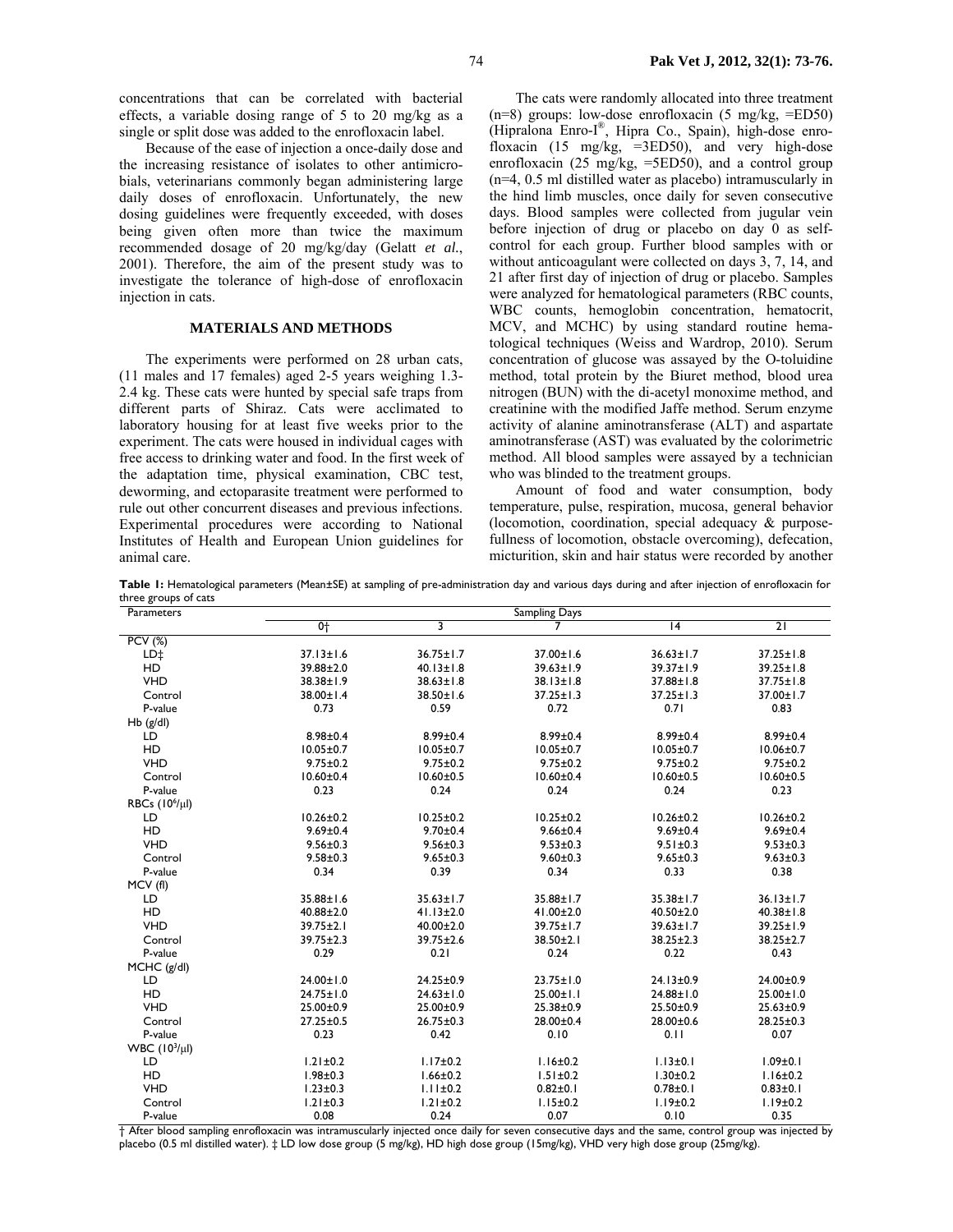|                                                                                                                                                   | Sampling Days    |                  |                  |                  |                  |  |  |
|---------------------------------------------------------------------------------------------------------------------------------------------------|------------------|------------------|------------------|------------------|------------------|--|--|
| Parameters                                                                                                                                        | 0 <sub>1</sub>   | 3                |                  | $\overline{14}$  | $\overline{21}$  |  |  |
| ALT (U/L)                                                                                                                                         |                  |                  |                  |                  |                  |  |  |
| LD‡                                                                                                                                               | 48.94±2.3        | 52.19±4.3        | $45.88 \pm 2.7$  | $45.82 \pm 3.3$  | $48.07 \pm 3.6$  |  |  |
| HD                                                                                                                                                | $43.19 \pm 2.4$  | $46.50 \pm 3.7$  | $43.57 \pm 2.8$  | $46.00 \pm 4.1$  | $43.32 \pm 2.6$  |  |  |
| <b>VHD</b>                                                                                                                                        | $44.57 \pm 3.7$  | $45.12 \pm 3.6$  | $44.82 \pm 2.9$  | $43.44 \pm 2.7$  | $42.88 \pm 3.4$  |  |  |
| Control                                                                                                                                           | $45.25 \pm 2.9$  | $42.25 \pm 3.8$  | $44.5 \pm 6.4$   | $43.00 \pm 3.6$  | $40.50 \pm 3.9$  |  |  |
| P-value                                                                                                                                           | 0.51             | 0.41             | 0.96             | 0.90             | 0.49             |  |  |
| AST (U/L)                                                                                                                                         |                  |                  |                  |                  |                  |  |  |
| LD                                                                                                                                                | $36.75 \pm 1.8$  | 39.25±1.7        | $43.50 \pm 1.5$  | $43.38 \pm 1.4$  | $41.75 \pm 1.6$  |  |  |
| HD                                                                                                                                                | 35.88±2.2        | 39.38±2.7        | $43.50 \pm 3.6$  | $40.00 \pm 2.4$  | 38.00±2.3        |  |  |
| <b>VHD</b>                                                                                                                                        | $37.13 \pm 1.7$  | $45.13 \pm 2.7$  | $46.63 \pm 1.9$  | $38.13 \pm 2.2$  | $35.63 \pm 2.2$  |  |  |
| Control                                                                                                                                           | $35.75 \pm 3.1$  | $36.25 \pm 2.5$  | $35.75 \pm 1.6$  | 37.00±0.8        | $38.00 \pm 1.1$  |  |  |
| P-value                                                                                                                                           | 0.96             | 0.14             | 0.10             | 0.18             | 0.20             |  |  |
| Glucose (mg/dl)                                                                                                                                   |                  |                  |                  |                  |                  |  |  |
| LD                                                                                                                                                | $96.79 \pm 4.5$  | 96.96±4.5        | $97.01 \pm 4.5$  | $96.97 \pm 4.5$  | 97.05±4.6        |  |  |
| HD                                                                                                                                                | 88.16±6.7        | 88.39±6.7        | 88.50±6.7        | 88.47±6.6        | 88.61±6.7        |  |  |
| <b>VHD</b>                                                                                                                                        | $100.16 \pm 2.3$ | $100.18 \pm 2.4$ | $100.81 \pm 2.4$ | $101.15 \pm 2.6$ | $100.58 \pm 2.6$ |  |  |
| Control                                                                                                                                           | $97.50 \pm 2.8$  | 98.17±2.9        | $99.45 \pm 2.9$  | 98.92±2.4        | $100.10 \pm 2.3$ |  |  |
| P-value                                                                                                                                           | 0.31             | 0.32             | 0.28             | 0.27             | 0.29             |  |  |
| Total protein (g/dl)                                                                                                                              |                  |                  |                  |                  |                  |  |  |
| LD                                                                                                                                                | $7.73 \pm 0.3$   | $7.17 \pm 0.2$   | $7.08 \pm 0.2$   | $7.00 \pm 0.2$   | $6.93 \pm 0.2$   |  |  |
| <b>HD</b>                                                                                                                                         | $7.70 \pm 0.2$   | $7.45 \pm 0.3$   | $7.37 \pm 0.3$   | $7.29 \pm 0.3$   | $7.24 \pm 0.3$   |  |  |
| <b>VHD</b>                                                                                                                                        | $6.97 \pm 0.3$   | $6.96 \pm 0.3$   | $6.95 \pm 0.3$   | $6.94 \pm 0.3$   | $6.93 \pm 0.3$   |  |  |
| Control                                                                                                                                           | $6.96 \pm 0.5$   | $6.92 \pm 0.5$   | $6.95 \pm 0.5$   | $6.95 \pm 0.5$   | $6.96 \pm 0.5$   |  |  |
| P-value                                                                                                                                           | 0.13             | 0.60             | 0.72             | 0.80             | 0.82             |  |  |
| BUN (mg/dl)                                                                                                                                       |                  |                  |                  |                  |                  |  |  |
| LD                                                                                                                                                | 32.19±3.8        | $32.51 \pm 3.9$  | 30.90±3.9        | $32.32 \pm 3.8$  | 32.44±3.9        |  |  |
| HD                                                                                                                                                | 36.15±9.4        | $36.83 \pm 8.9$  | 36.92±9.2        | 36.87±8.7        | $36.95 \pm 9.1$  |  |  |
| <b>VHD</b>                                                                                                                                        | $35.65 \pm 3.1$  | 36.09±3.0        | $36.12 \pm 2.9$  | $36.42 \pm 3.8$  | 35.70±3.4        |  |  |
| Control                                                                                                                                           | 41.45±9.5        | 41.96±9.3        | $41.77 \pm 9.9$  | 41.60±9.5        | 42.05±9.6        |  |  |
| P-value                                                                                                                                           | 0.37             | 0.33             | 0.26             | 0.36             | 0.33             |  |  |
| Creatinine (mg/dl)                                                                                                                                |                  |                  |                  |                  |                  |  |  |
| LD                                                                                                                                                | $1.42 \pm 0.5$   | $1.45 \pm 0.5$   | $1.47 \pm 0.5$   | $1.47 \pm 0.4$   | $1.40 \pm 0.5$   |  |  |
| HD                                                                                                                                                | $1.37 + 0.4$     | $1.37 \pm 0.5$   | $1.40 \pm 0.3$   | $1.42 \pm 0.5$   | $1.43 \pm 0.4$   |  |  |
| <b>VHD</b>                                                                                                                                        | $1.97 \pm 0.3$   | $2.12 \pm 0.3$   | $2.0 + 0.2$      | $1.92 \pm 0.5$   | $2.0 + 0.3$      |  |  |
| Control                                                                                                                                           | $1.57 \pm 0.2$   | $1.68 + 0.3$     | $1.57 + 0.4$     | $1.60 \pm 0.5$   | $1.57 \pm 0.3$   |  |  |
| P-value                                                                                                                                           | 0.19             | 0.10             | 0.16             | 0.44             | 0.22             |  |  |
| +After blood sampling enrofloxacin was intramuscularly injected once daily for seven consecutive days and the same, control group was injected by |                  |                  |                  |                  |                  |  |  |

**Table 2:** Biochemical parameters (Mean±SE) at sampling of pre-administration day and various days during and after injection of enrofloxacin for three groups of cats

†After blood sampling enrofloxacin was intramuscularly injected once daily for seven consecutive days and the same, control group was injected by placebo (0.5 ml distilled water). ‡LD low dose group (5 mg/kg), HD high dose group (15mg/kg), VHD very high dose group (25mg/kg).

author who was blinded to the treatment groups In addition, cats were daily assessed for immediate medical attention. The entire cats were adapted out to private homes at the end of the study.

Parametric one-way ANOVA with Tukey test was used to investigate differences of hematological and biochemical parameters between groups (SPSS for Windows, version 11.5, SPSS Inc, Chicago, Illinois). P Value <0.05 was considered significant.

### **RESULTS**

There was no change in the behavior and the general health condition of cats in the control and the three experimental groups. Statistical analysis indicated that there was no difference in PCV, Hb, RBC indices, and WBC count between the three treatment groups and the control group (P>0.05, Table 1). Furthermore, there was no difference in serum biochemical parameters (glucose, total protein, ALT, AST, BUN, and creatinine) between the three treatment groups and the control group (P>0.05, Table 2). In addition, there was no statistically difference between various sampling days for any treatment group in each parameter (P>0.05).

#### **DISCUSSION**

Results of the present study showed that there was no hematological and serum biochemical changes in cats treated with different doses of enrofloxacin. However, WBC count decreased between the expected normal variation in all groups during the study period, it was not considered as a treatment-related effect. Decreased WBC counts and PCV ratio were reported in humans receiving fluoroquinolones (Blum *et al.*, 1994; Maguire *et al.*, 1994). However, these adverse effects were not observed in dogs receiving enrofloxacin (Traş *et al.*, 2001).

Injection of enrofloxacin did not change the serum glucose concentrations of cats during the study period. Consistent with our findings, using enrofloxacin did not reveal any significant effects on serum glucose in laboratory animals (Altreuther, 1987) and in dogs (Traş *et al.*, 2001). Meanwhile, enrofloxacin at dosage of 5 and 10 mg/kg, PO, q 12 h was administered to dogs for 1 day may result in underestimate urine glucose concentration (Rees and Boothe, 2004). Reported side effects of enrofloxacin in animals are lameness, acidosis, polydipsia and crystalluria (Orsini and Perkons, 1992; Boothe, 1994). However, the lack of changes in serum BUN & creatinene concentrations during the present study showed that enrofloxacin injection in cats had no nephrotoxic effect.

Our results confirmed the lack of clinical manifestations of intolerance to enrofloxacin, reported by other authors (Kordick *et al.*, 1997; Todorov, 2004). There were no symptoms of lameness, edema, painfulness and increased body temperature in all treated cats during